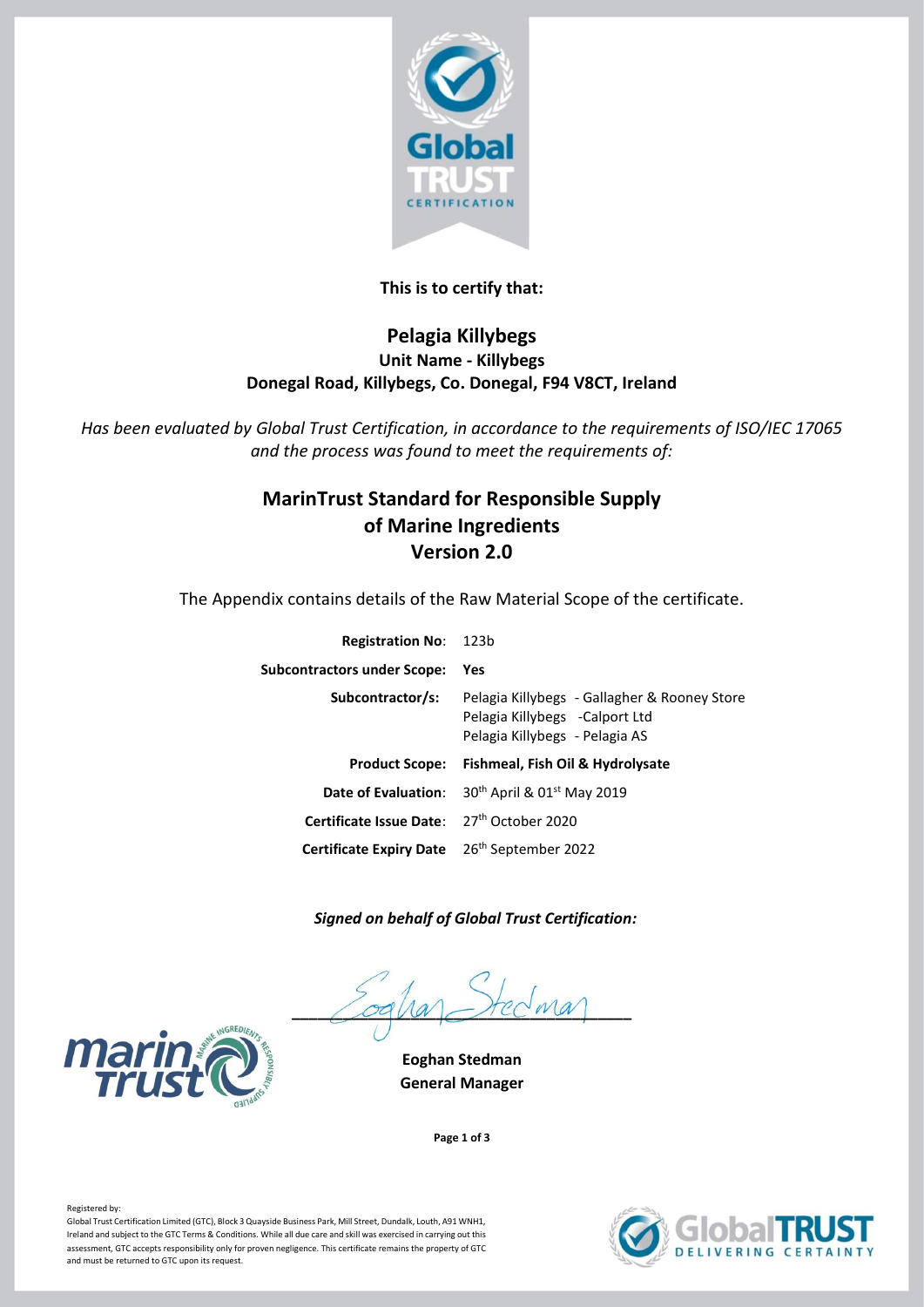

### **APPENDIX 1**

# **Registration No: 123b Issue Date: 21<sup>st</sup> June 2021**

| <b>Fishery Scope</b>                       | Location                                                                                                                                        |
|--------------------------------------------|-------------------------------------------------------------------------------------------------------------------------------------------------|
| Boarfish (Capros aper)                     | ICES Subareas 6-8 (Celtic Seas, English Channel and Bay of Biscay)                                                                              |
| <b>Fishery By-Product Scope</b>            | <b>Location</b>                                                                                                                                 |
| Blue whiting (Micromesistius poutassou)    | ICES Subareas 1-9, 12 and 14 - combined stock (Northeast<br>Atlantic)                                                                           |
| European Anchovy (Engraulis encrasicolus)  | ICES subdivisions 7e-h,j (Northeast Atlantic)                                                                                                   |
| Haddock (Melanogrammus aeglefinus)         | ICES Subarea 4, Division 6a, and Subdivision 20 (North Sea, West<br>of Scotland, Skagerrak)                                                     |
| Haddock (Melanogrammus aeglefinus)         | ICES Division 7a (Irish Sea)                                                                                                                    |
| Haddock (Melanogrammus aeglefinus)         | ICES Divisions 7b-k (Southern Celtic Seas and English Channel)                                                                                  |
| Hake (Merluccius merluccius)               | ICES Subareas 4, 6, and 7, Divisions 3.a, 8.a-b, and 8.d, Northern<br>stock (Greater North Sea, Celtic Seas, and the northern Bay of<br>Biscay) |
| Herring (Clupea harengus)                  | ICES Subarea 4, Divisions 3.a and 7.d, autumn spawners (North<br>Sea, Skagerrak and Kattegat, eastern English Channel)                          |
| Herring (Clupea harengus)                  | ICES Divisions 6.a and 7.b-c West of Scotland, West of Ireland                                                                                  |
| Herring (Clupea harengus)                  | ICES Division 7a Irish Sea                                                                                                                      |
| Horse Mackerel (Trachurus trachurus)       | ICES Subarea 8 and Divisions 2.a, 4.a, 5.b, 6.a, 7.a–c, and 7.e–k<br>(Northeast Atlantic)                                                       |
| Mackerel (Scomber scombrus)                | ICES Subareas 1-8 and 14, and in Division 9.a (Northeast Atlantic<br>and adjacent waters)                                                       |
| Anglerfish (Lophius budegassa/piscatorius) | ICES Subareas 4 and 6 and in Division 3.a (North Sea, Rockall and<br>West of Scotland, Skagerrak and Kattegat)                                  |
| Norwegian lobster (Nephrops norvegicus)    | ICES Division 7.a, Functional Unit 15 (Irish Sea, West)                                                                                         |
| Sprat (Sprattus sprattus)                  | ICES Subarea 6 and divisions 7.a–c and 7.f–k (West of Scotland,<br>southern Celtic Seas)                                                        |
| Sprat (Sprattus sprattus)                  | ICES Division 3.a and Subarea 4 (Skagerrak, Kattegat, and North<br> Sea)                                                                        |